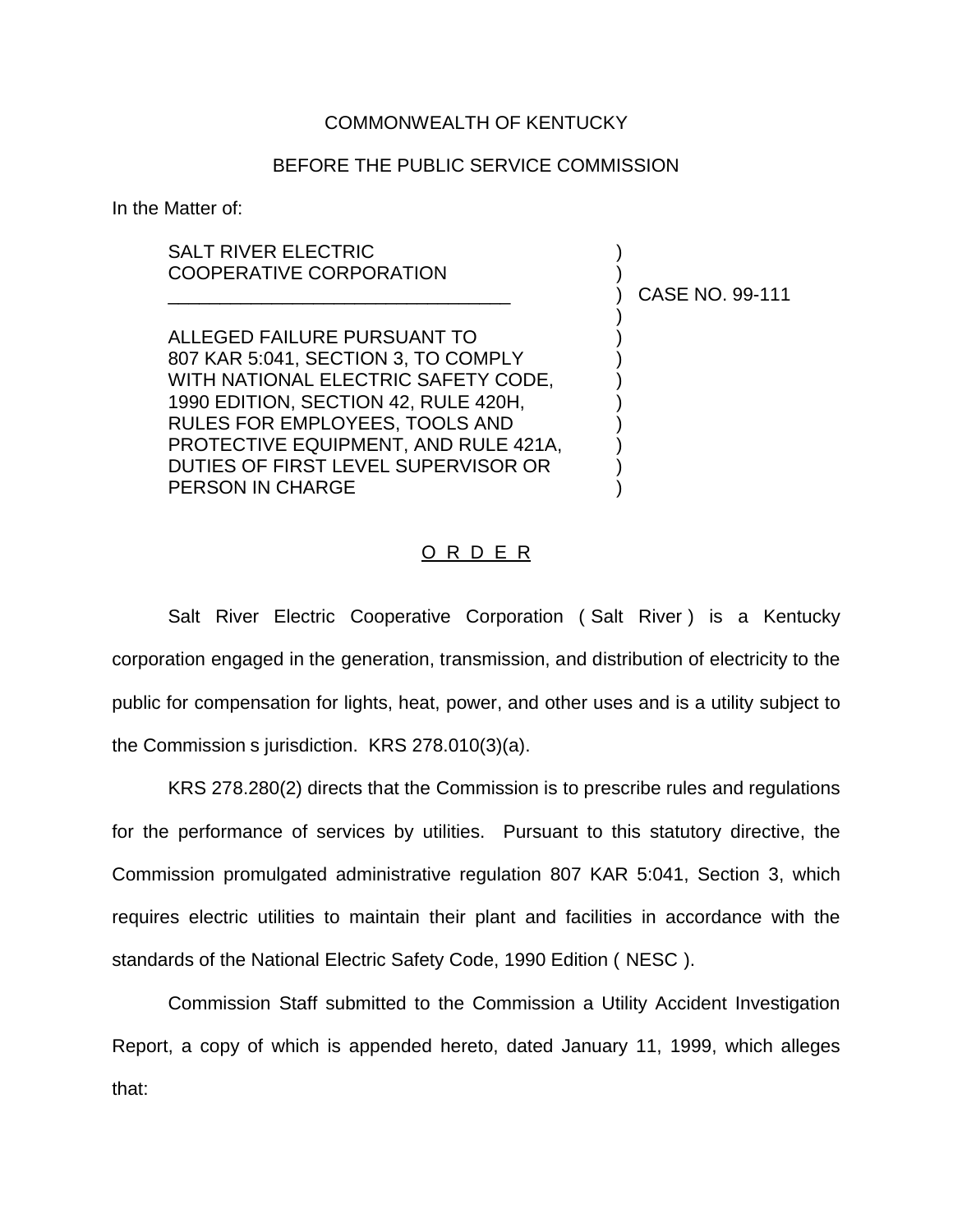1. On September 23, 1998, Brian Barnett and Randy Nalley, employees of Salt River, were preparing a new electric service connection at Lot #36, Hickory Acre Trailer Park in Shepherdsville, Kentucky. Mr. Nalley was acting as supervisor or person in charge at the work site.

2. Mr. Barnett was standing on a ladder holding the energized service lead and connector in one hand. With his other hand, he reached for a tool and inadvertently touched the service neutral. He received an electrical shock upon touching the neutral.

3. Mr. Barnett was not wearing his rubber gloves at the time of the accident.

4. NESC, Section 42, Rule 420H, provides, Employees shall use the personal equipment, the protective devices, and the special tools provided for their work . . . . NESC, Section 42, Rule 421A, provides that a supervisor or person in charge shall See that the safety rules and operating procedures are observed by the employees under the direction of this individual. NESC standards are applicable to Salt River pursuant to 807 KAR 5:041, Section 3. Mr. Barnett s conduct violated NESC, Section 42, Rule 420H and Mr. Nalley s conduct violated NESC, Section 42, Rule 421A.

The Commission, based upon the facts contained in the Utility Accident Investigation Report, finds sufficient evidence to believe that Salt River has failed to comply with 807 KAR 5:041, Section 3; NESC, Section 42, Rule 420H; and, NESC, Section 42, Rule 421A.

The Commission, on its own motion, HEREBY ORDERS that:

1. Salt River shall submit to the Commission within 20 days of the date of this Order a written response to the allegations contained in the Utility Accident Investigation Report.

-2-